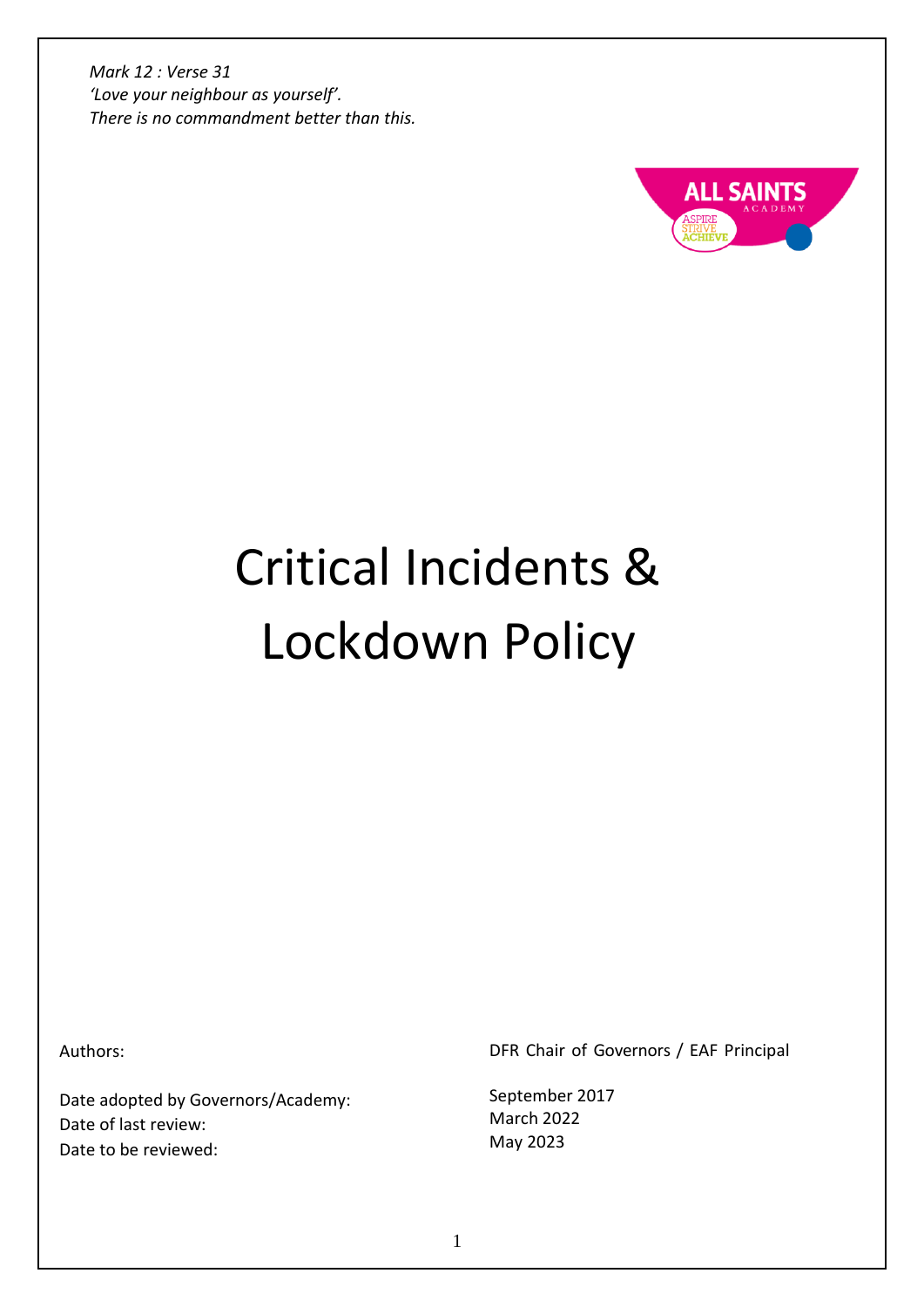#### **Introduction**

Our Academy Vision is "Living Well Together with Dignity, Faith and Hope. We aspire to take dignified decisions and afford dignity to all members of our community, regardless of background or circumstance. Our position as a Voluntary Aided Church Academy means that the Christian faith has a central role in all our actions and decisions. We strive for excellence in all that we do, enabling our students to transform their lives and to hope for happy and successful futures.

At All Saints Academy, our vision is "Living Well Together with Dignity, Faith and Hope and this translates into our everyday practice. The focus on 'Living Well Together', should be paramount in all of our interactions with students and staff as we discuss the critical incidents policy.

A critical incident can be defined as a sudden, unexpected and tragic event or sequence of events which causes trauma and confusion within a school community and which overwhelms its normal coping mechanism. At all times the emphasis must be on a dignified and reflective response to the situations that arise. Strength must be mustered through our faith and shared prayers should reflect the unity and support that can be found in the local Academy community.

It may affect students, staff, parents/carers and governors, may relate directly to the safety of the school community or may involve an incident beyond the school premises. In order to fulfil our vision the Academy will reach out and support the whole community and demonstrate fellowship through being hospitable and strong for however long this is needed.

As a critical incident is likely to have a severe impact upon the school, both in the short and long term, our aim is to ensure that school strategies and procedures are in place to protect the physical, spiritual and emotional well-being of every member of the All Saints Academy community.

The Critical Incident Policy and Plan cannot cover every aspect of recovery from a critical incident.

Occurrences may arise which cannot be foreseen or considered.

The critical incident may occur during the school day, during the evening, during the school holidays or on a school trip.

It is important that the incident policy is easily understood and swings into action immediately.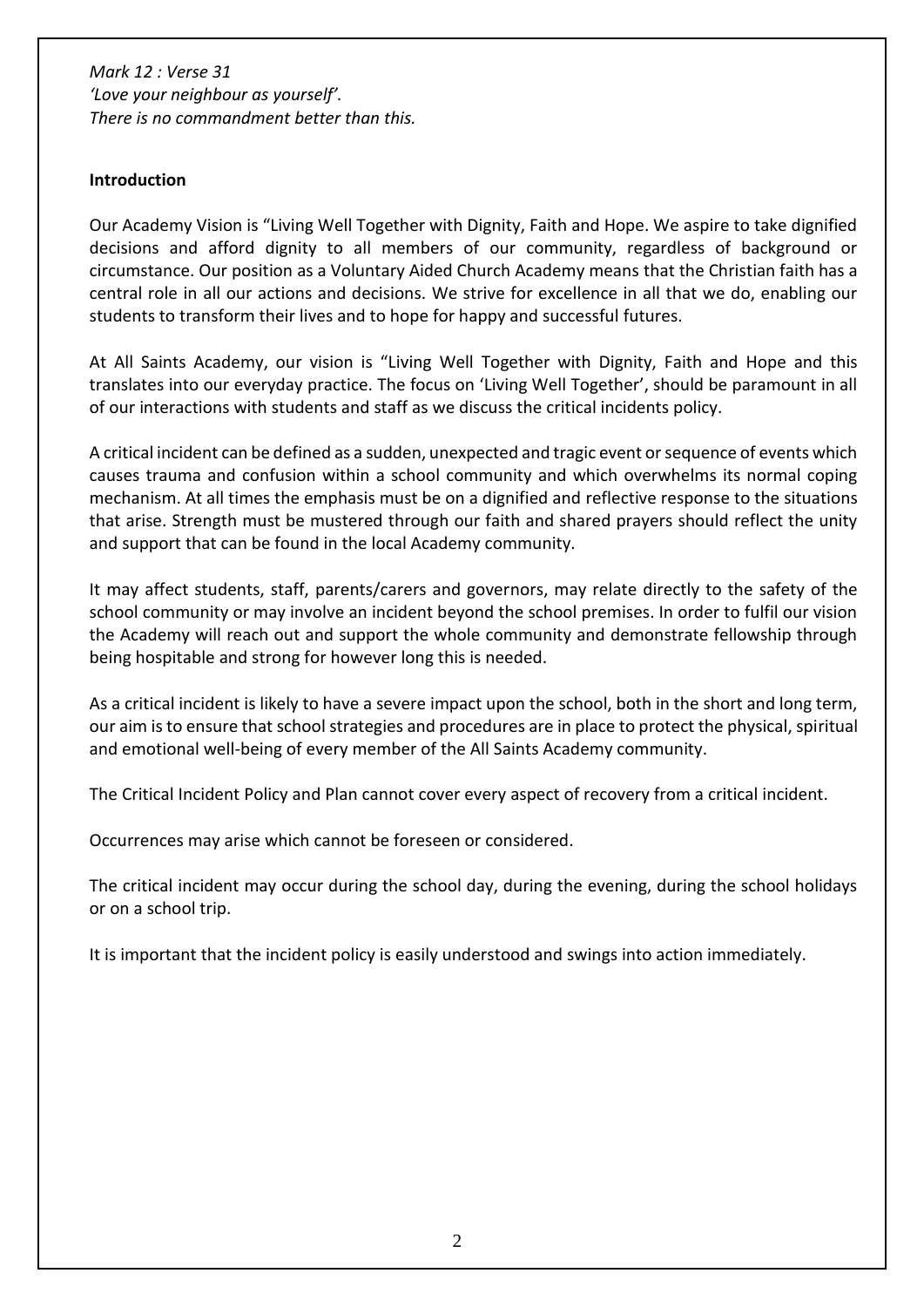The following must be remembered in relation to the incident policy:

- that it is followed as closely as possible;
- that designated personnel understand their tasks and are competent to carry them out;
- that other people do not take unilateral actions;
- that consideration and sensitivity is shown by all and responses are dignified;
- that students, staff and parents/carers are protected from press intrusion;
- that normal routines be resumed as soon as possible;
- there is a realisation that total recovery may take a long time.

The Critical Incident Recovery Team (CIMT) has responsibility for ensuring that procedures are properly addressed at times of high emotion. If the incident involves legal action, a precise response to the incident should be known and is able to be verified by more than one person.

## **Aims of the Critical Incidents Policy**

- 1. To maintain a duty of care.
- 2. To minimise educational and administrative disruption within school.
- 3. To enable normal working to be resumed in the shortest possibletime.

## **Objectives**

- To ensure that swift and appropriate action is taken in the case of the school being made aware that a critical incident has occurred
- To ensure that the welfare of students and staff is paramount
- To ensure that the school responds in a dignified, consistent and effective manner which reduces confusion, panic and extreme emotion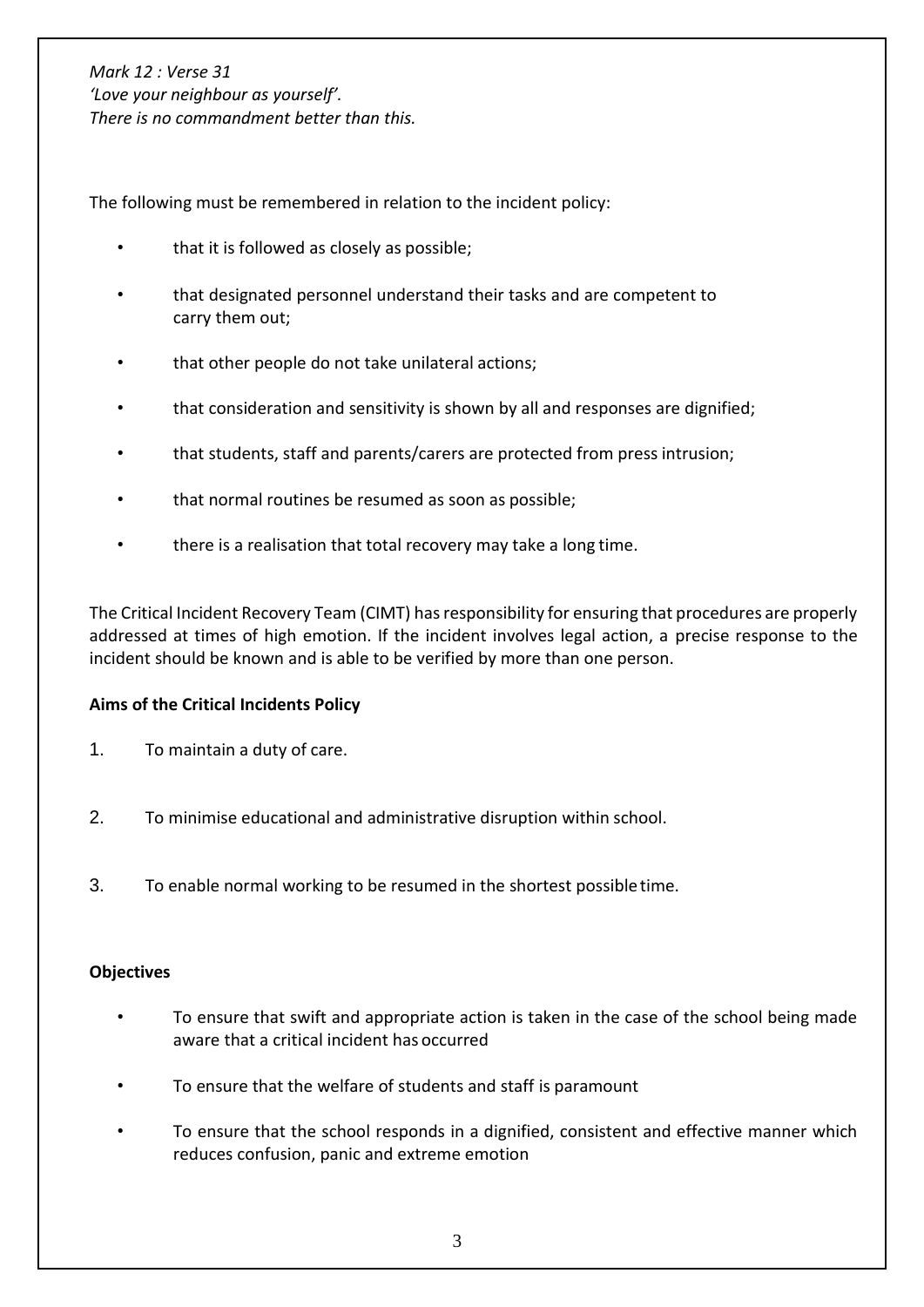- To have in place a Critical Incident Management Team (CIMT), the membership of which is known to all relevant parties (see Appendix 1)
- To have in place a Critical Incident Management Plan (CIMP), the details of which are familiar to all relevant parties (see Appendix 2)
- To maintain normality, as far as possible, in parts of the school which are not affected and to restore normality as soon as possible to the parts which are affected
- To have immediate access to all relevant contact details (including outside agencies)
- To offer sensitive, non-intrusive support in the short and medium term to all those affected directly or indirectly by the incident

## **Examples of Critical Incidents**

A critical incident is likely to involve death or serious injury to one or more members of the school community and/or their families either at school, journeying to or from school, participating in a school related activity, at home or in some other context.

In School:

- The death of a student or member of staff through natural causes
- An accident involving a student or member of staff
- A deliberate act of violence such as knifing or the use of a firearm
- A school fire, flood, wild animal in the grounds or an explosion in a laboratory

Out of School:

- Deaths or injuries through accidents
- **Suicide**
- Civil disturbance

#### **Guidelines for Managing a Critical Incident**

 $\Box$ The Executive Principal will take charge of the school's response.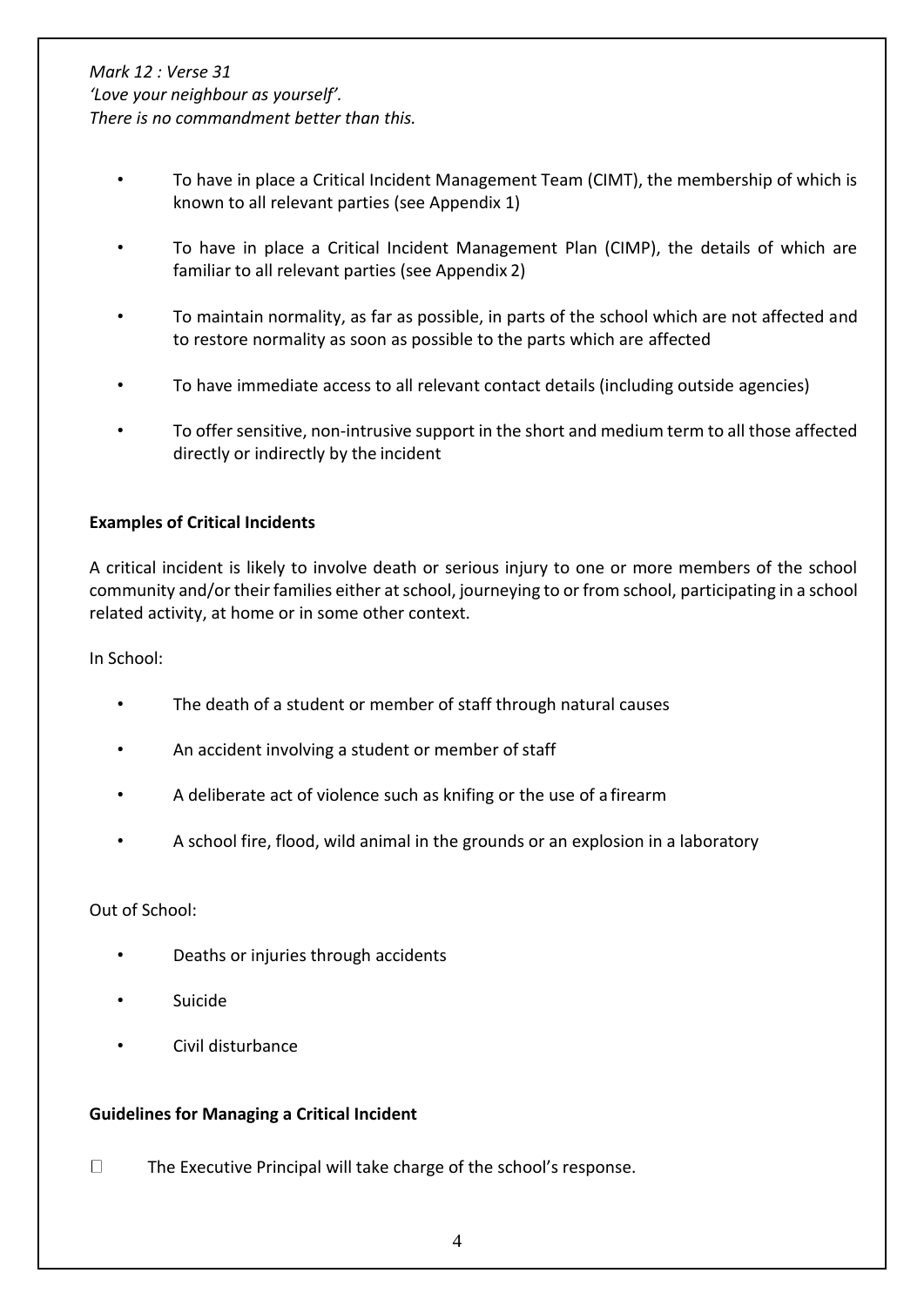*Mark 12 : Verse 31*

*'Love your neighbour as yourself'. There is no commandment better than this.*

- $\Box$  In the case of the Executive Principal being unavailable, the members of the Critical Incident Management Team (CIMT) will take charge.
- $\Box$ The Management Suite will be the central liaison point
- $\Box$ The CIMT will assess immediate practical needs
- $\Box$ The CIMT will contact next of kin of those directly involved if required
- $\Box$ A short simple statement of facts will be prepared by the Executive Principal (see Appendix 3)
- All contacts from the media will be dealt with by the Executive Principal  $\Box$
- $\Box$ Administrative staff taking incoming calls will use a statement agreed by the CIMT
- $\Box$  When necessary, all members of staff will be informed and will be guided in relation to informing students
- $\Box$ The CIMT will determine the involvement of parents/carers, if appropriate
- $\Box$  Short and long term support will be offered to those affected for however long they need it. Our vision will be reflected when ensuring physical, emotional and spiritual well-being are catered for as we demonstrate the Academy is a place of nurture and support.
- $\Box$ There will be an evaluation of the way in which the incident was managed (see Appendix 4)

## **Monitoring, Evaluation and Review**

The Governing Body has delegated to the Executive Principal the responsibility for reviewing the implementation and effectiveness of this policy. The Governing Body will approve all major changes to this policy. The policy will be promoted and published throughout the Academy.

## **Related Academy Policies:**

- First Aid Policy
- Health & Safety Policy
- Risk Management Policy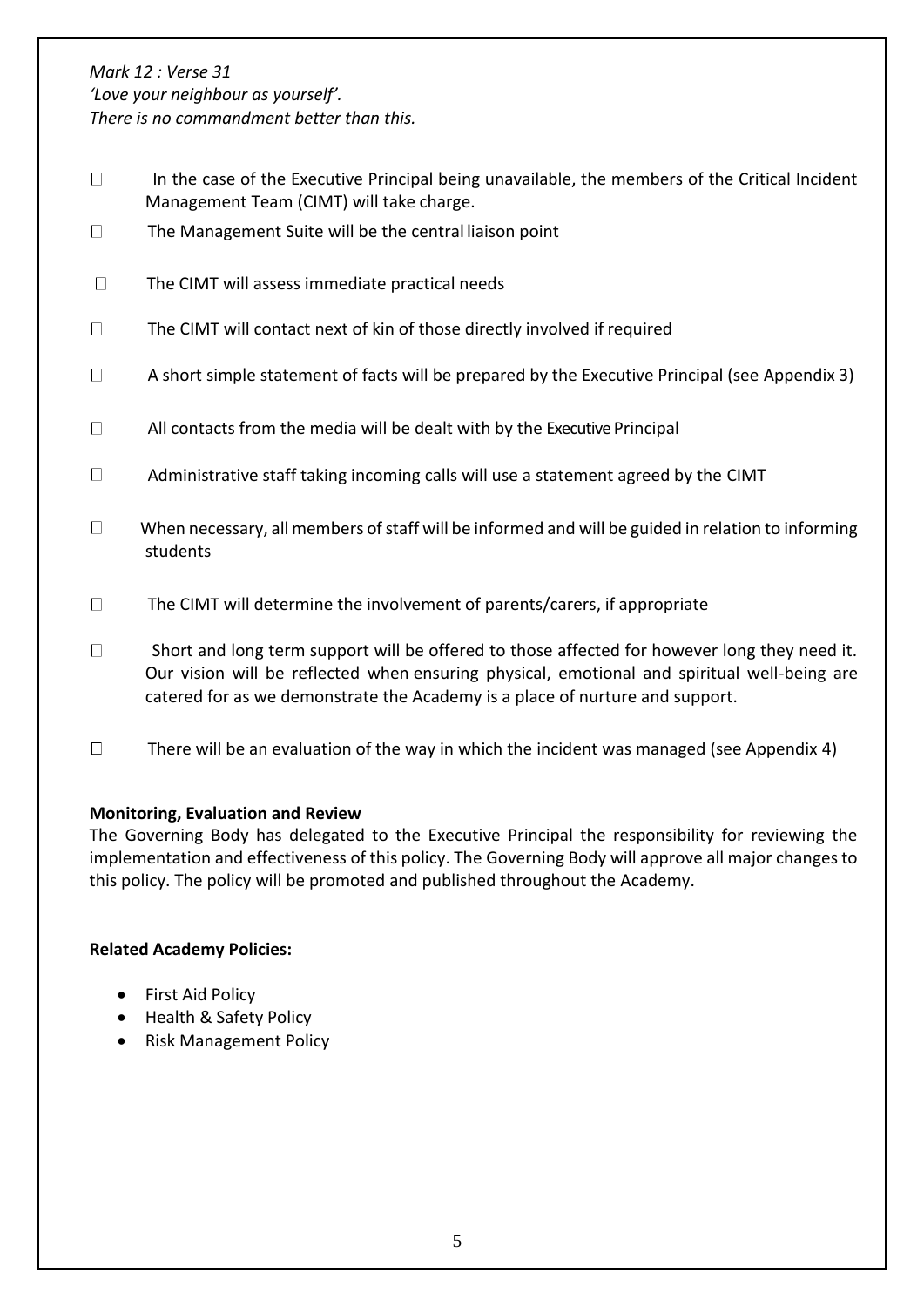#### **APPENDIX 1**

**Members of the Critical Incident Management Team (CIMT)**

Principal – Mrs Liz Furber

Deputy Principal – Mr Simon Miller

Deputy Principal – Mrs Kate Searle

Deputy Principal – Mr Ben Baines

Academy Services Manager – Mrs Denise Greenhood

Chair of Board of Governors – Mr David Fraser (or another board member in his absence)

Other members of staff may be co-opted members of the CIMT as and when required. One/two members of staff may be asked to take responsibility for the normal running of the school whilst the CIMT is engaged in dealing with an incident).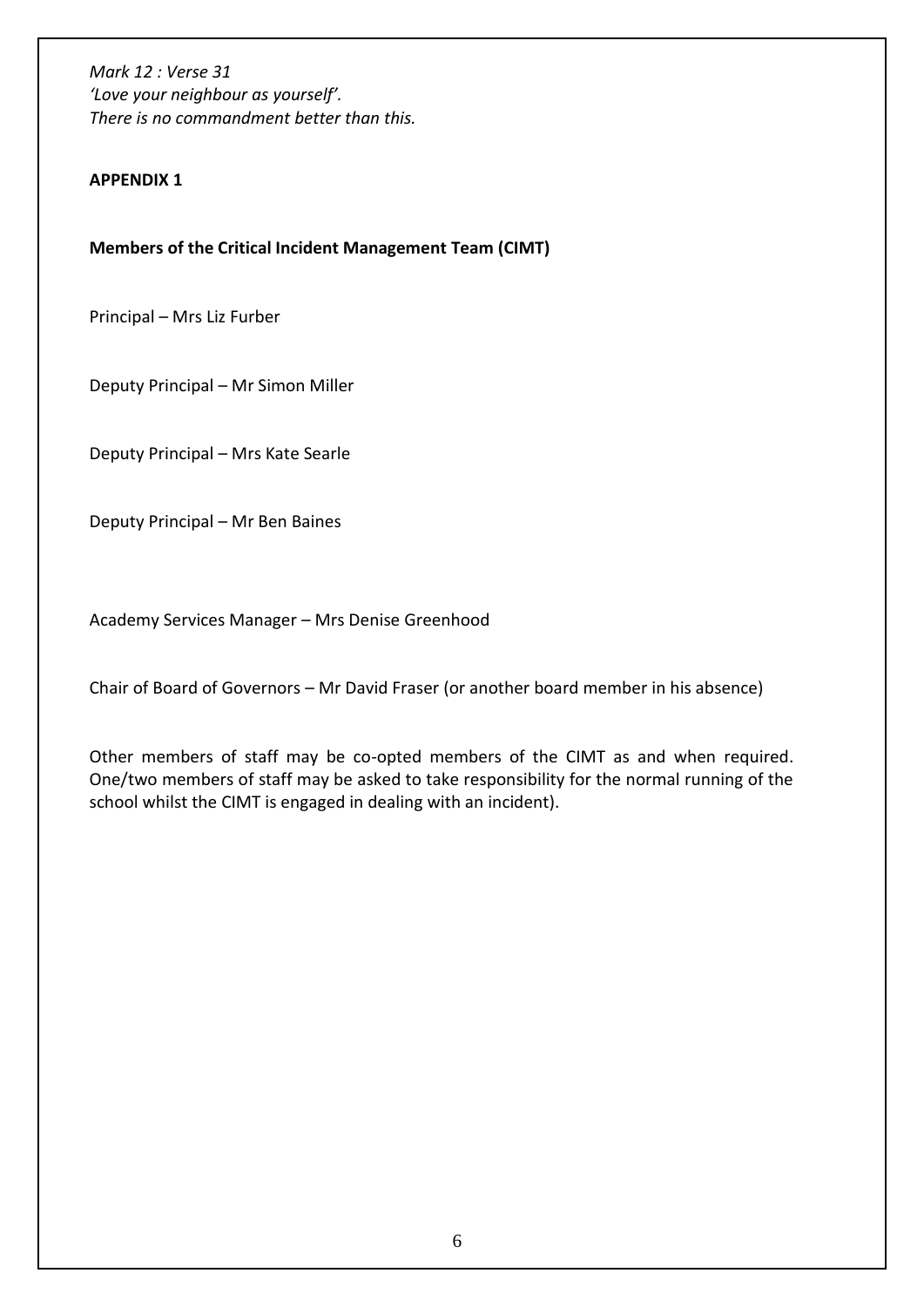## **APPENDIX 2**

**Critical Incident Management Plan (CIMP)**

In the Event of a Critical Incident:

Initial Response:

- The Executive Principal should be contacted first (if not available the Deputy Principals)
- The Executive Principal (or Deputy Principal) should seek to clarify from relevant sources the nature and circumstances of the incident
- The CIMT will meet at the earliest opportunity and agree on procedures for managing the critical incident (See Appendix 4)
- If the incident is on site, health and safety measures will be putin place and the emergency services contacted

Longer Term Issues:

- School structures and routines will be re-established
- Supportive strategies for students and staff will be implemented
- There will be ongoing contact with parents/carers
- Actions taken will be reviewed and policies amended if appropriate
- The PSHCE and pastoral programmes will be reviewed
- Staff will be mindful of anniversaries and other special dates

The use of appropriate outside agencies is crucial to providing long term support, as is the use of appropriately trained members of staff who are known to those in need of help.

Preventative Strategies:

- Regular review of relevant policies e.g. Child Protection, Health and Safety
- First Aid training
- **Fire Drills**
- PSHCE Programme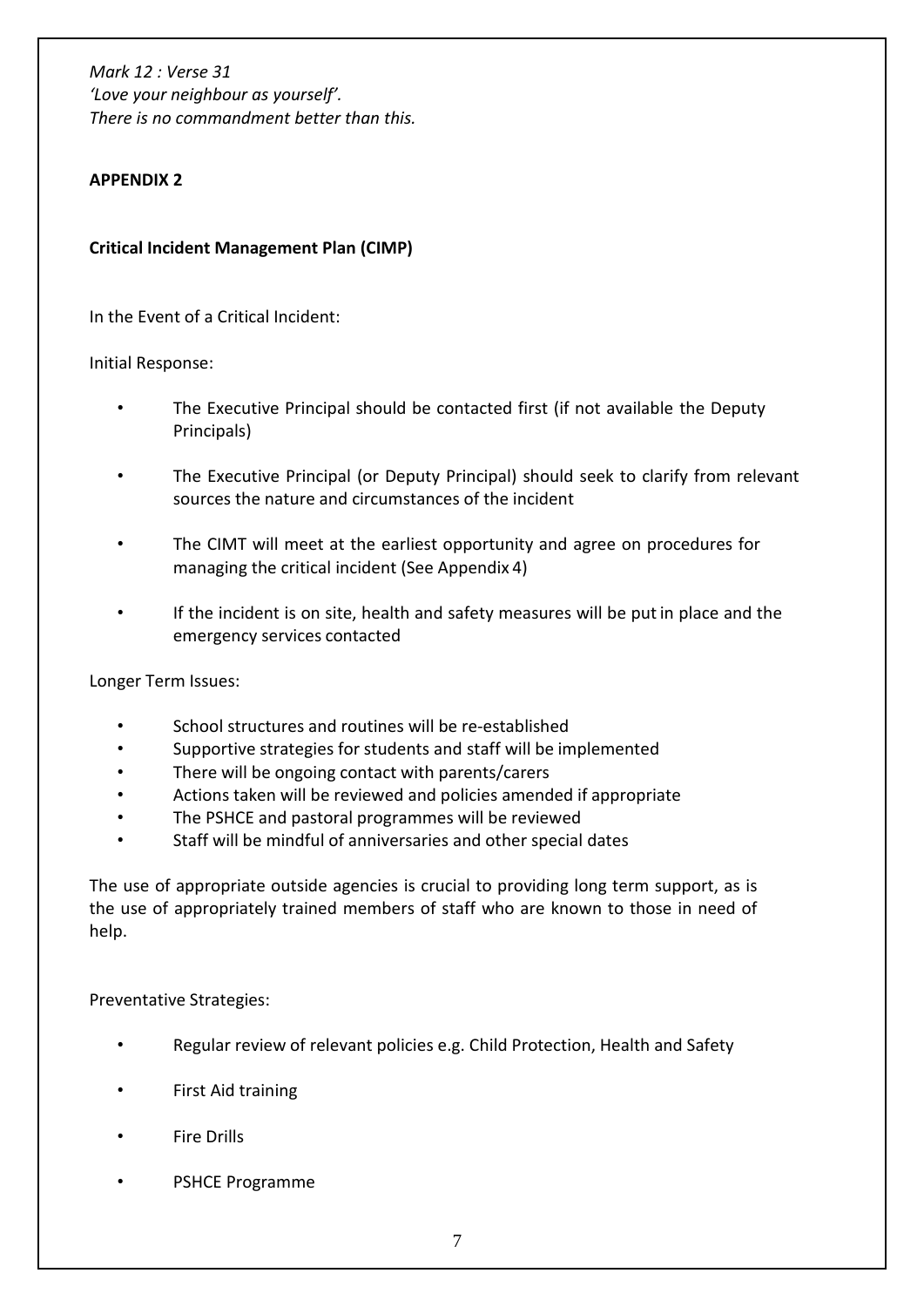- All members of the critical incident management team must:
	- o have a copy of the Critical Incident Kit and Policy at home and at school
	- o be aware of the roles of each part of the plan to enable the school to react swiftly and accordingly
	- o have contact numbers of each other for 24-hour contact
	- o in the event of a school trip/visit, have access to a list of names for staff and students
	- o will have a register of emergency services and relevant outside agencies
- Relevant members of the administrative staff will have a register of emergency services and relevant outside agencies
- Emergency evacuation drills are familiar to all members of the school community and practiced regularly. (see Appendix 5)
- Opportunities to explore sensitive issues such as tragedy and death will be built into the PSHCE and pastoral programmes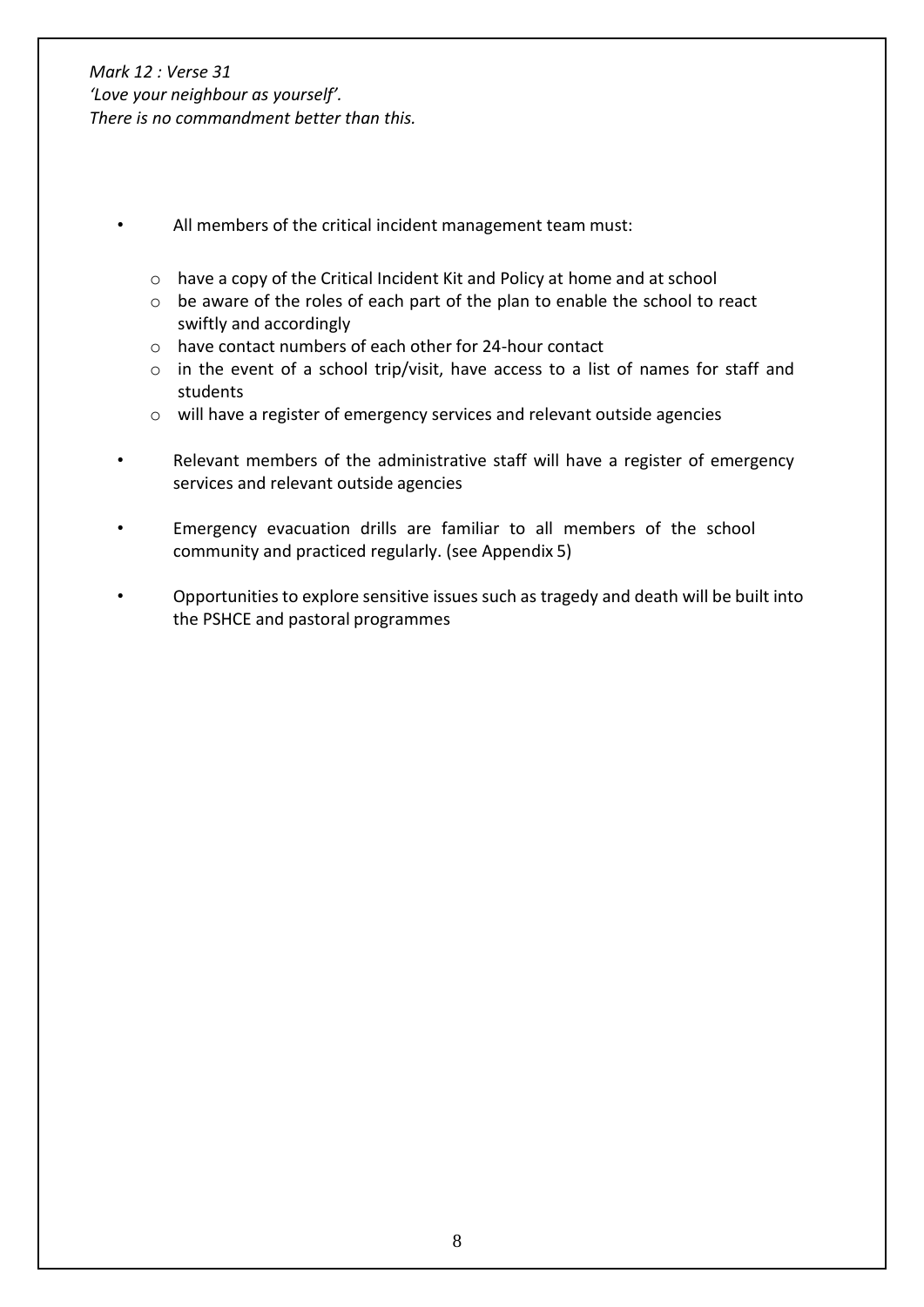#### **APPENDIX 3**

#### **Sample Announcements**

#### **After a known fatality…**

*We are taking this time to think about ……………………………………………………………………………………………., a Year 12 who died last night in a road traffic accident.*

*………………………… was travelling with her family to ………………………………………………………………………… We do not know any details about the accident at this time except that the rest of the family is safe and no one is injured seriously.*

*……………………………..'s funeral is being held at ………………………………………on ……………………………… A funeral is a special time to remember a person who has died. The school will let your families know about the specific time and address of the funeral in a written note which will be sent home tomorrow. Let's take a moment of silence to think of................................................................. , to remember all the good things about her, and to say goodbye. In our silence we will express our loving thoughts.*

## **After a suspected suicide…**

*A tragedy has happened ......................................................................, a Year 8 student, has died suddenly. Details of ........................................................... 's premature death will not be released to protect the privacy of familymembers. You will be given information about funeral arrangements as soon as possible.*

*This kind of tragic news is hard to accept. You may experience many feelings within the next few days. Everyone deals with loss differently. It is important to respect the way others grieve. Counsellors are available in ………………......*

*Feel free to arrange to go and talk to the counsellors. They want to listen to your feelings and concerns.*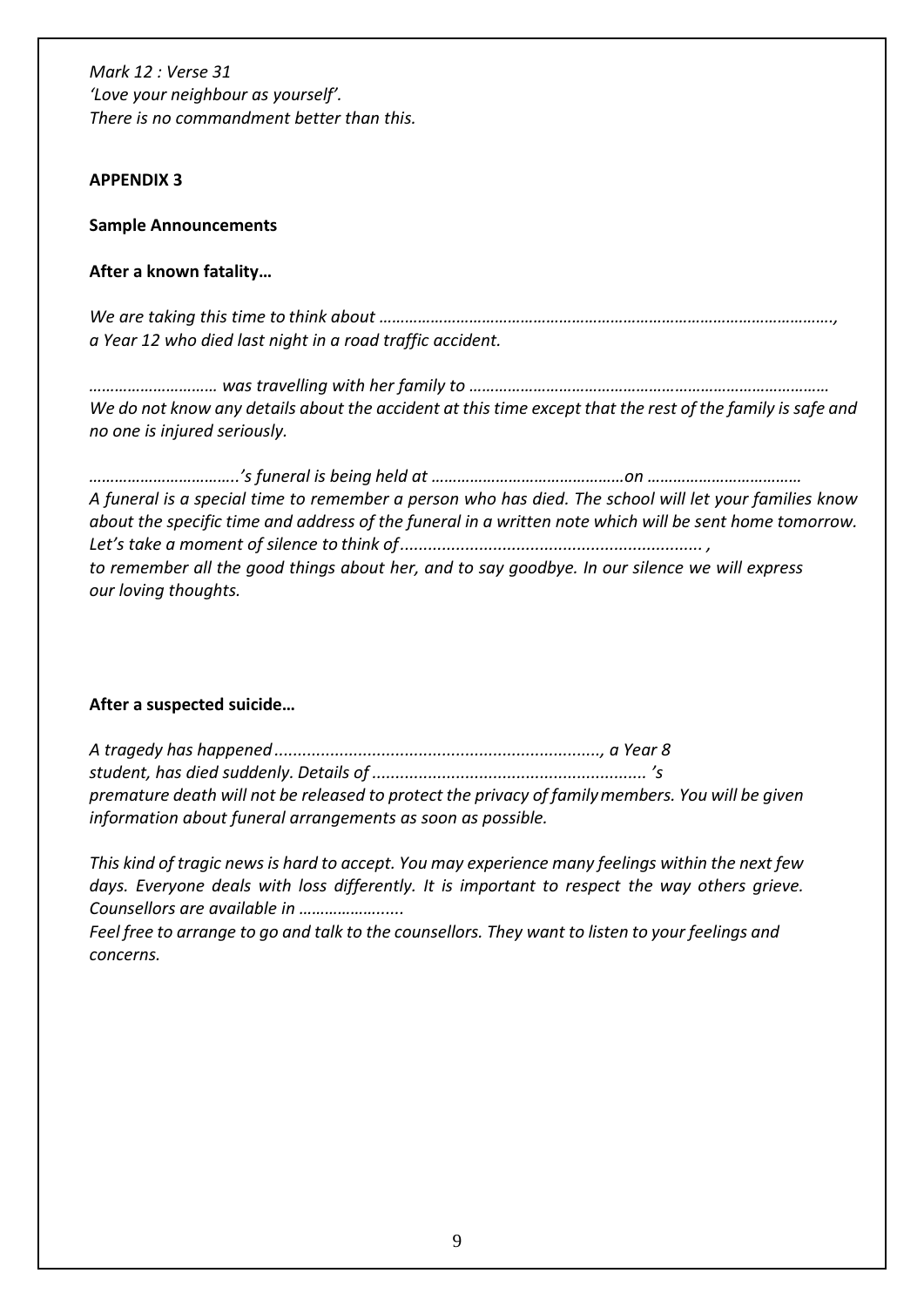#### **Sample Press Release 1**

*Date*

*School grieves sudden death of student*

*As reported by the [Dunstable Today], a student at ……………………………………………………. School died tragically on…………………………. The circumstances of ………………………………'s death are not known at this time and an investigation is currently ongoing. This is a tragic loss to ……… 's family and to our school community. To assist in supporting our staff and students through this time of grief, additional trained staff from the Local Authority have been assigned to the school to provide support. A letter has been sent by the school to parents/carers, informing them of this incident and providing information on the support services available through the school.*

*A special assembly to remember …………………………………………………. has been arranged for*

*……………………………………………….*

*Contact: …………………………… Principal, ………………………………… School at*

*………………………………………………………*

#### **Pro forma letter (for parents/carers)**

*'With great regret, we have learnt of the death/deaths of .........……….............. and we extend our deepest sympathy to the family circle.*

## **Prepared Statement for Media**

*We are sorry to learn of the tragic….................................................. of*

*……………………………….…………………………….……………………………*

*….*

*We hope at this time the school would be given the privacy needed to support our pupils at this difficult time, etc*

*NB: If the Principal wishes to comment about the student, they may want to gain permission from the family to include:*

*Sporting achievements, Musical talents, Academic success, Personal attributes*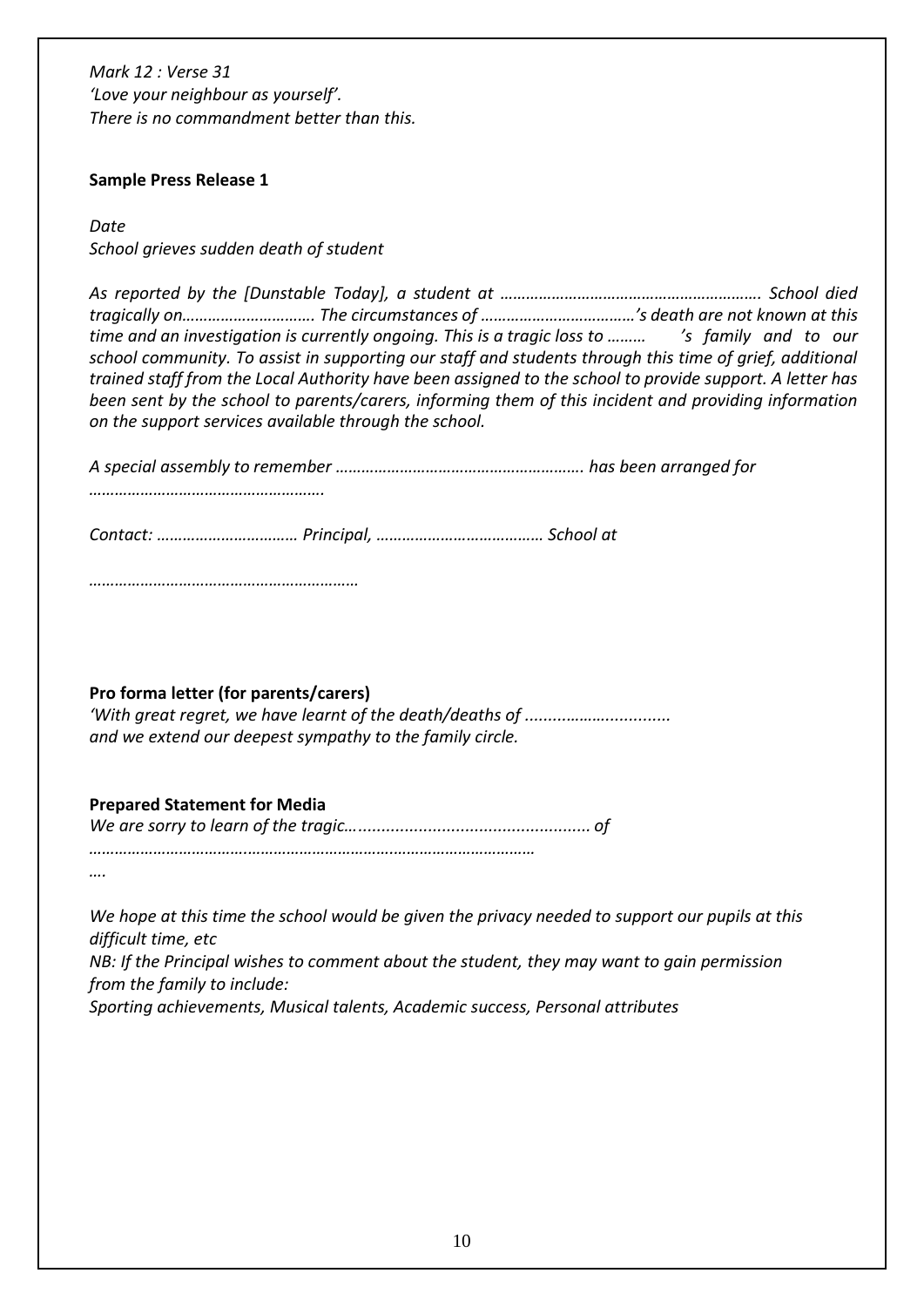#### **Sample Letter to All Parents/Carers**

*Date:*

*Dear Parent/ Carer*

*It is with great sadness that I have to tell you of the sudden death of NAME,(a student in Year ........../ a Year............................................ Teacher/ Learning Support Assistant, etc). The children were told this morning by their class teacher/ Principal at assembly.*

*NAME died of (an asthma attack, meningitis etc) and the children have been assured this is something that does not happen very often. Your child may or may not want to talk about it but it is likely that he/ she will need extra love and support from you in the days ahead. This does not mean that anything is wrong with him/her. It only means that this traumatic event has been too powerful for him/her to deal with on his/her own. He/she may be feeling anxious. Take time to listen to your child and try to provide a predictable routine for him/her at home. Avoid too many absences to start with.*

*We have enclosed an information leaflet for you which may be useful at this time.*

*Trained staff from the Local Authority are helping to support us through this difficult time. It is sometimes necessary for a member of the team to speak to a class or individual students who may be distressed. He/she will be guided by the Principal/class teacher in this. If you do not wish your child to receive such support from the team, please contact us immediately.*

*We are deeply saddened by this great loss but are trying, for the children's sake, to keep the school environment as normal as possible. Our thoughts are with NAME's family at this tragic time and the school community sends them sincerest sympathy and support.*

*NAME's funeral is on DAY/ DATE at TIME am/pm at (Name of Church or Crematorium). We are in touch with the family regarding their wishes for the school's representation at the Service.*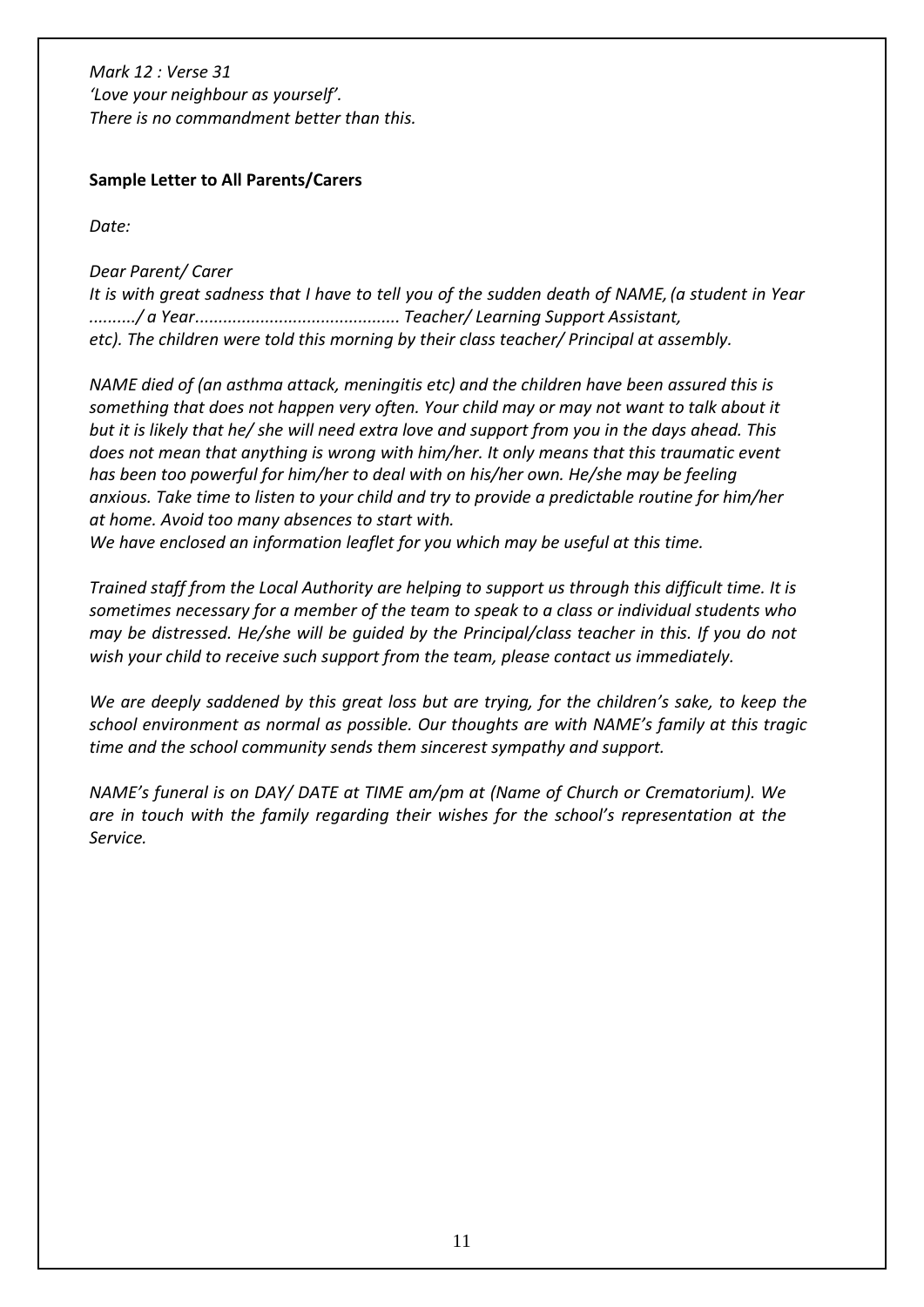# **APPENDIX 4**

Procedures for Critical Incident Management - Key Roles

Executive Principal (Mrs Liz Furber) and / a Deputy Principal (Simon Miller)

- Seeks clarification
- Calls emergency services if appropriate
- Summons the CIMT to inform of incident.
- Prepares relevant statements/letters for the media, parents/carers, students and office staff
- Convenes and informs staff Assistant + Deputy Principals (cover)
- Contacts the Diocese.

Deputy Principal (Mrs Kate Searle)

- Contacts external agencies e.g. Local Authority
- Contacts relevant parents/carers.
- Supports the physical and emotional well-being of students
- Arranges staff line if necessary and appropriate
- Manages the daily arrangements of the school, website / texts to parents/carers / and school information

Deputy Principal (Mr Ben Baines)

• Arranges staff cover if necessary and appropriate

Academy Services Manager (Mrs Denise Greenhood)

- Liaise with Premises Manager to ensure access for essential personnel
- Ensure health and safety measures are in place
- Ensures phone lines are operative and all office staff available
- Ensures office staff do not vary from the script

Miss Elisa Tolman

• Liaise with school first aiders to offer first aid as appropriate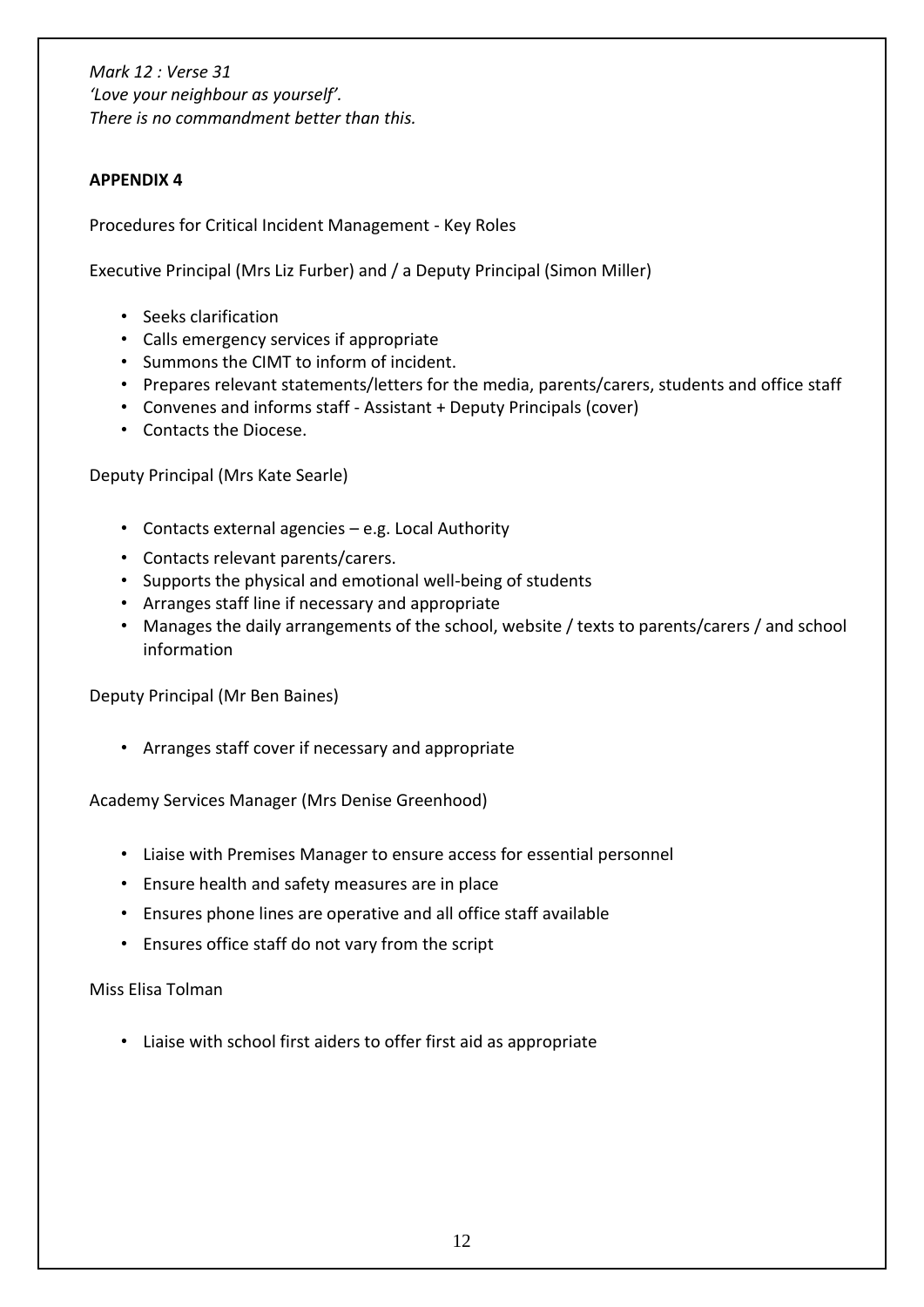#### **All Saints Academy Lockdown Procedure**

This procedure has been written using the advice from Central Bedfordshire Council Lockdown Procedures: Guidance for Schools November 2013

Lockdown procedures should be seen as a sensible and proportionate response to any external or internal incident which has the potential to pose a threat to the safety of staff and students in the Academy. Procedures should aim to minimise disruption to the learning environment whilst ensuring the safety of all students and staff. It is of vital importance that the school's lockdown procedures are familiar to members of the senior management team, school administrators, teaching staff and non-teaching staff. To achieve this, a lockdown drill should be undertaken at least once a year. Parents/carers too should know that the school has a lockdown plan, and a copy should be placed on the school's website.

Lockdown procedures may be activated in response to any number of situations, but some of the more typical might be:

- A reported incident / civil disturbance in the local community (with the potential to pose a risk to staff and students in the school)
- An intruder on the school site (with the potential to pose a risk to staff and students)
- A warning being received regarding a risk locally, of air pollution (smoke plume, gas cloud etc)
- A major fire in the vicinity of the school
- The close proximity of a dangerous animal roaming loose

#### **In Lockdown**

1. Site Manager or a member of SLT will access the school bell to raise an alarm in an emergency. This will be a different sounding alarm from usual and will be communicated to all stakeholders.

2. Staff will be communicated with through instant messaging (IM) to their laptops.

## *First Alert to staff: 'Partial lockdown'*

This may be as a result of a reported incident / civil disturbance in the local community *Second Alert to staff: 'Full lockdown'*

This signifies an immediate threat to the school and may be an escalation of a partial lockdown. During the lockdown, staff will keep agreed lines of communication open but not make unnecessary calls to the central office as this could delay more important communication.

3. Students who are outside of the school buildings are brought inside as quickly as possible and those inside the school should remain in their classrooms

PE staff teaching outside will move from the outside to the sports hall which can be locked from the inside

PE staff teaching in classrooms/fitness suite/sports hall will stay in their allocated teaching space.

PE staff not teaching will move/stay in the PE office which has a lock on it.

4. All external doors and, as necessary, windows are locked and blinds drawn.

5. Once in lockdown mode, staff should notify the Attendance Officer immediately of any students not accounted for (and instigate an immediate search for any missing) via instant

13